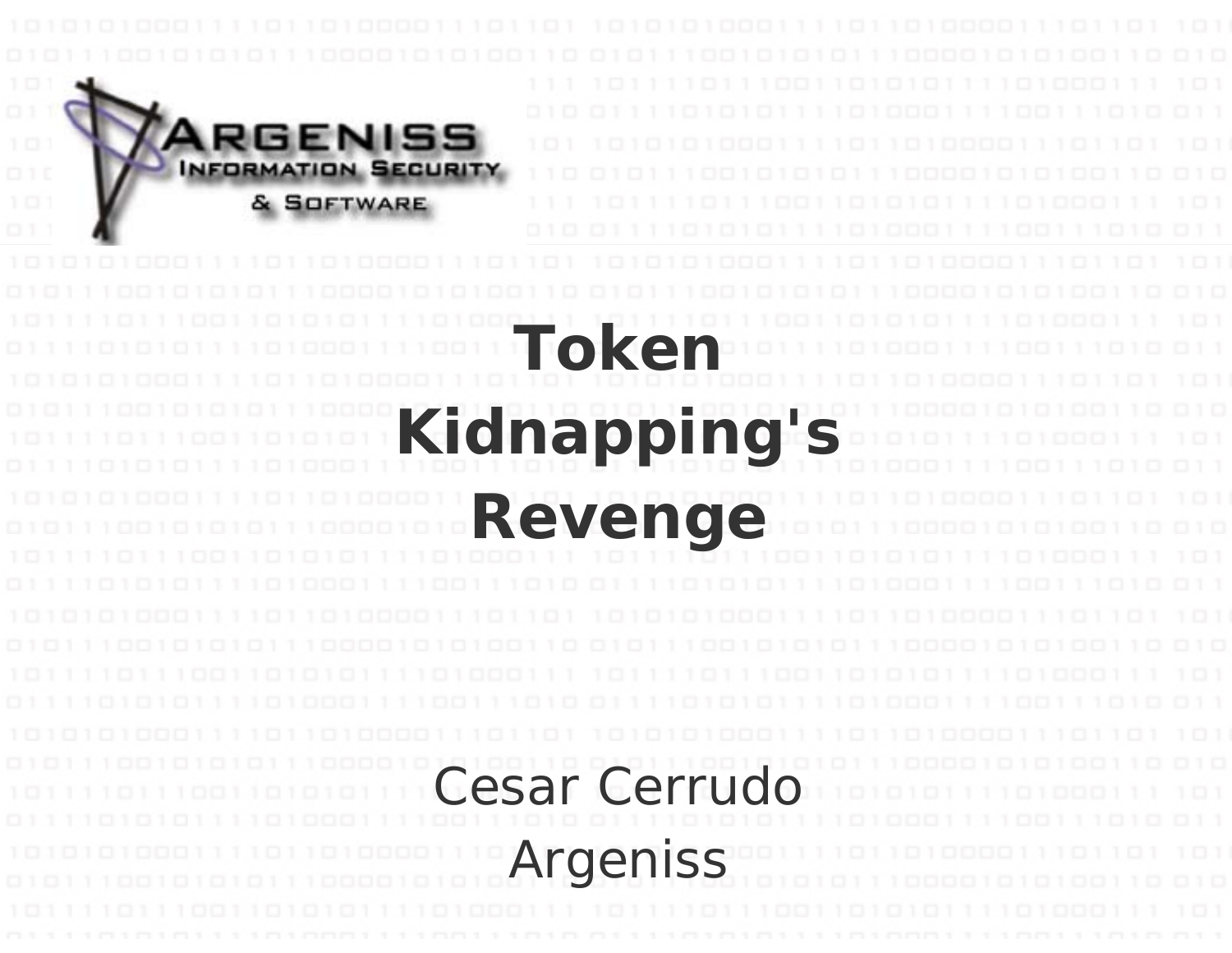## Who am 1?

- Argeniss Founder and CEC
- I have been working on security for +8 years
- I have found and helped to fix hundreds of vulnerabilities in software such as MS Windows, MS SQL Server, Oracle Database Server, IBM DB2, and many more...
- +50 vulnerabilities found on MS products (+20 on Windows operating systems)
- I have researched and created novel attacks and exploitation techniques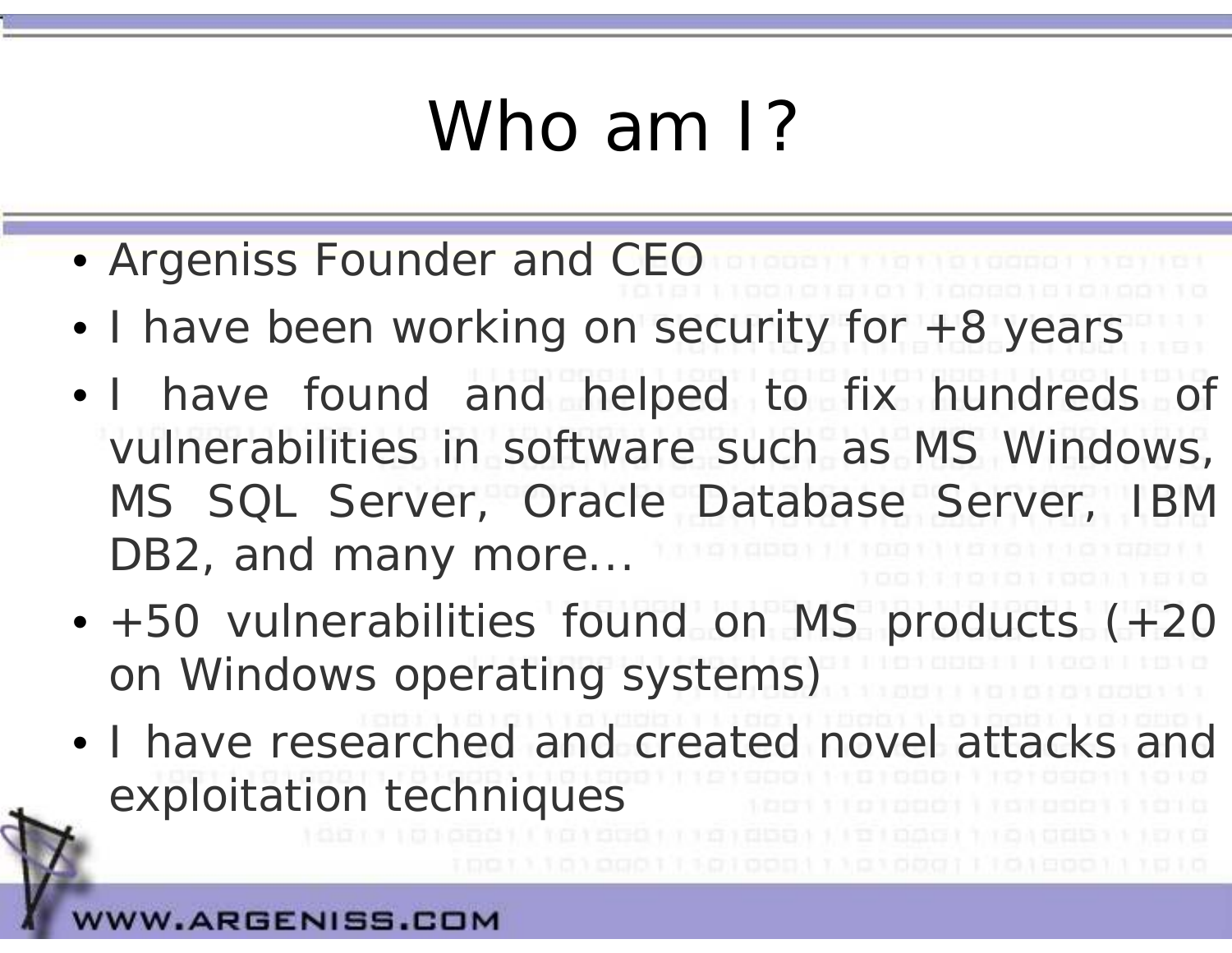# Agenda

- Introduction
	- What is impersonation and what are tokens?
	- Windows XP and 2003 services security
	- Windows 7, Vista and 2008 services security
	- Token Kidnapping's revenge time
	- $\bullet$  Conclusions

**.ARGENISS.COM**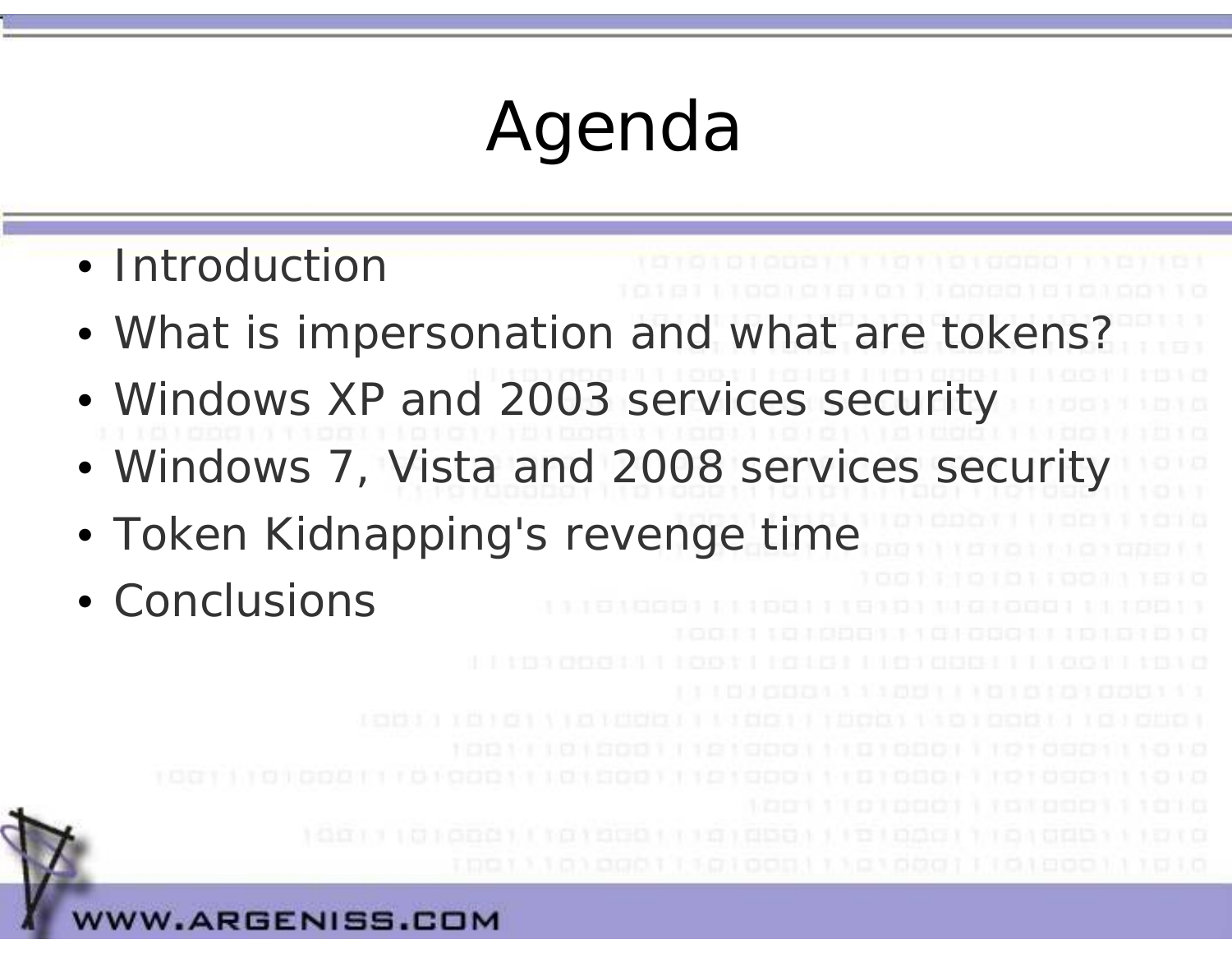### Introduction

• In the past all Windows services ran as Local SYSTEM account

– $-$  Compromise of a service==full system compromise

• Then MS introduced NETWORK SERVICE and LOCAL SERVICE accounts

–Compromise of a service!=full system compromise

- Windows Vista, Windows 2008 and Windows 7 introduced new protections
- First Token Kidnapping issues were fixed, but as we are going to see Windows is still not perfect...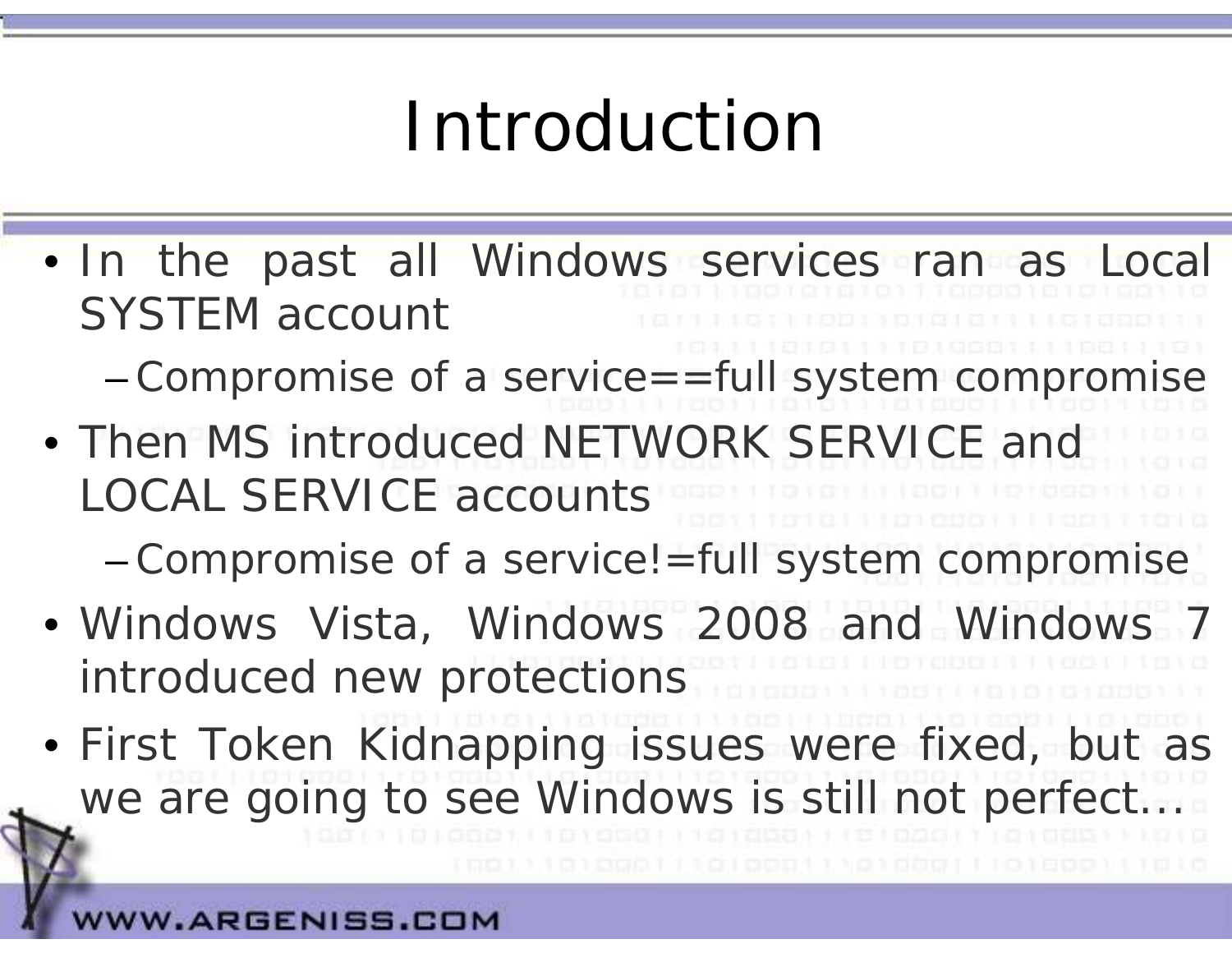### What is impersonation and what are tokens?

- Impersonation is the ability <sup>o</sup> f a thread to execute using different security information than the process that owns the thread
	- **Links of the Company**  ACL checks are done against the impersonated users
		- –- Impersonation APIs: ImpersonateNamedPipeClient(), ImpersonateLoggedOnUser(), RpcImpersonateClient()
	- and the state of the – Impersonation can only be done by processes with "Impersonate a client after authentication" (SelmpersonatePrivilege)
	- **Links of the Company**  When a thread impersonates it has an associated impersonation token

#### **RGENISS.**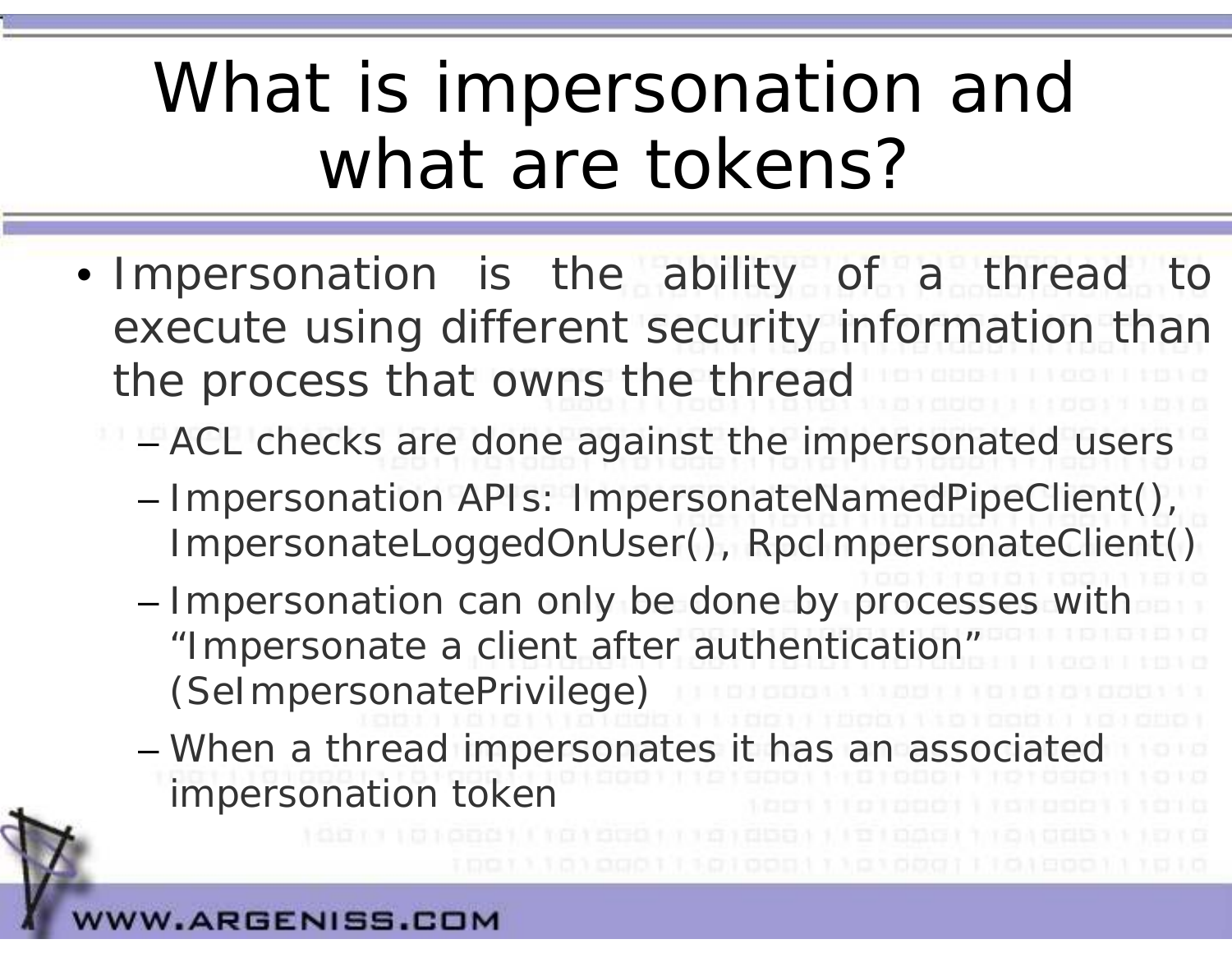### What is impersonation and what are tokens?

- Access token is <sup>a</sup> Windows object that describes the security context of <sup>a</sup> process or thread
	- –- It includes the identity and privileges of the user account associated with the process or thread
		- – They can be Primary or Impersonation tokens
			- Primary are those that are assigned to processes
			- Impersonation are those that can be get when impersonation occurs
			- and the state of the con- Four impersonation levels: SecurityAnonymous, SecurityIdentity, SecurityImpersonation, SecurityDelegation

#### RGENISS.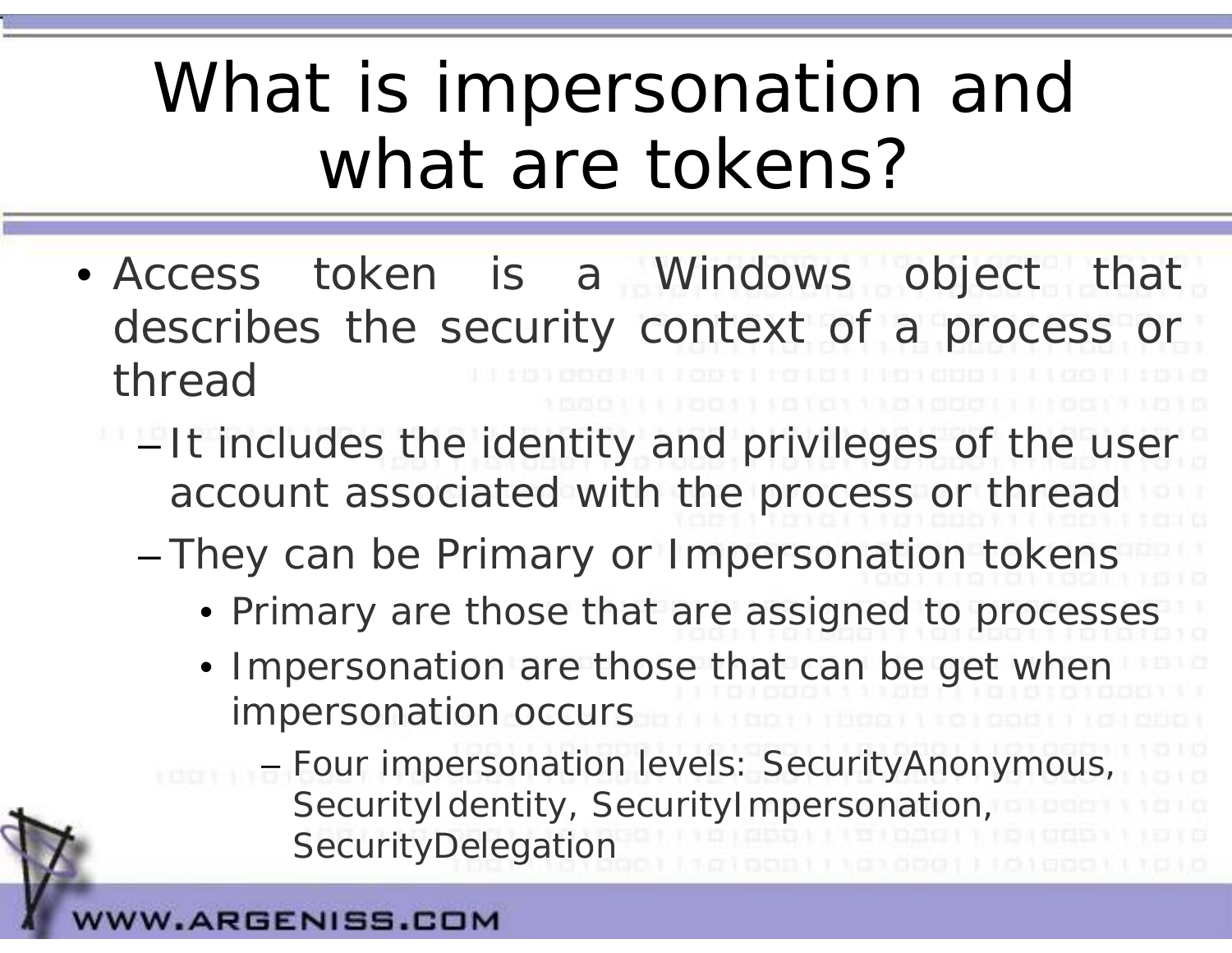### Windows XP and 2003 services security

- Services run under Network Service, Local Service, Local System and user accounts – All services can impersonate • Fixed weaknesses
	- – A process running under X account could access processes running under the same X account
- After fixes
	- – RPCSS and a few services that impersonate SYSTEM account are now properly protected
	- –WMI processes are protected now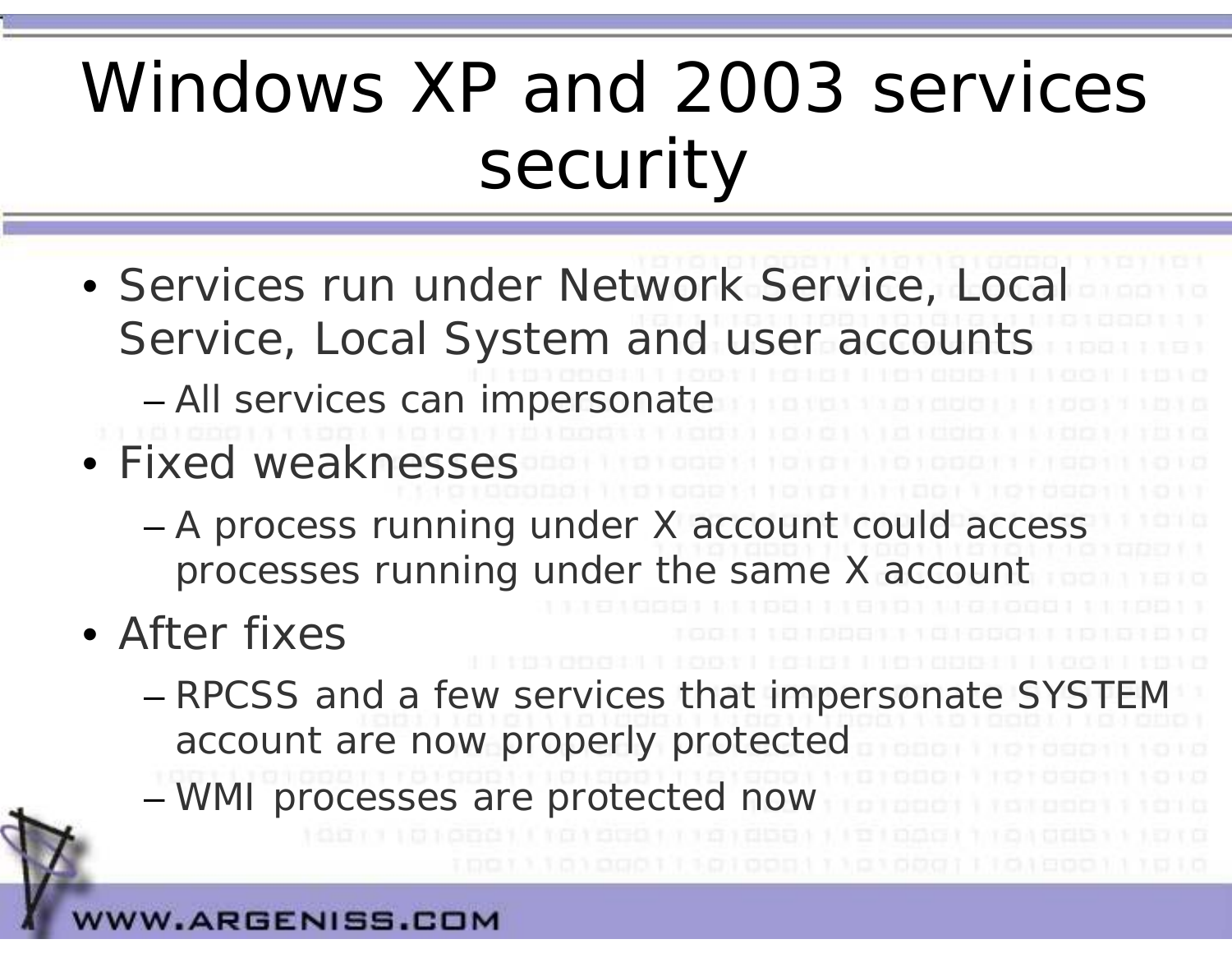### Windows Vista, 2008 and 7 services security

- Per service SID (new protection)
	- –- Nice feature, now service processes are really protected and its resources can be armoured
- Fixed weaknesses in Windows Vista and 2008
	- – While regular threads were properly protected, threads from thread pools were not
	- –- WMI processes running under LOCAL SERVICE and NETWORK SERVICE were not protected
- After fixes– Threads from thread pools are properly protected
	- –WMI processes are protected now

#### RGENISS.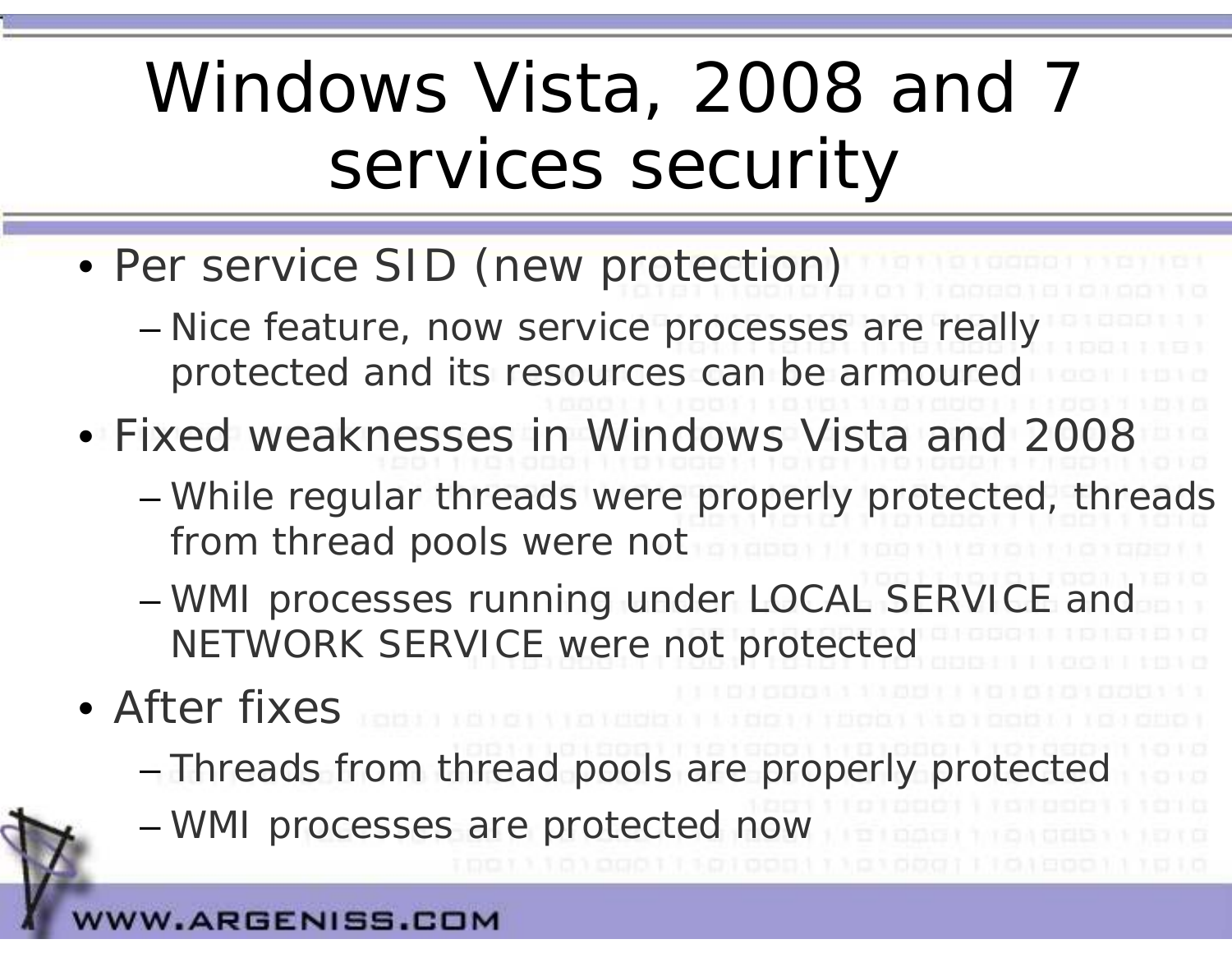### Token Kidnapping's revenge time

- First I found that Tapi service had process handles with duplicate handle permissions
- Then I started to examine the Tapi service Found weak registry permissions
	- HKLM\SOFTWARE\Microsoft\Tracing
	- HKLM\SOFTWARE\Microsoft\Windows\CurrentVersion\Telephony
	- Found lineAddProvider() API, Network Service and Local Service accounts can load arbitrary dlls
		- Tapi service runs as System in Windows 2003
	- – Found that Tracing functionality is used by most services, including services running as System

#### **ARGENISS.COM**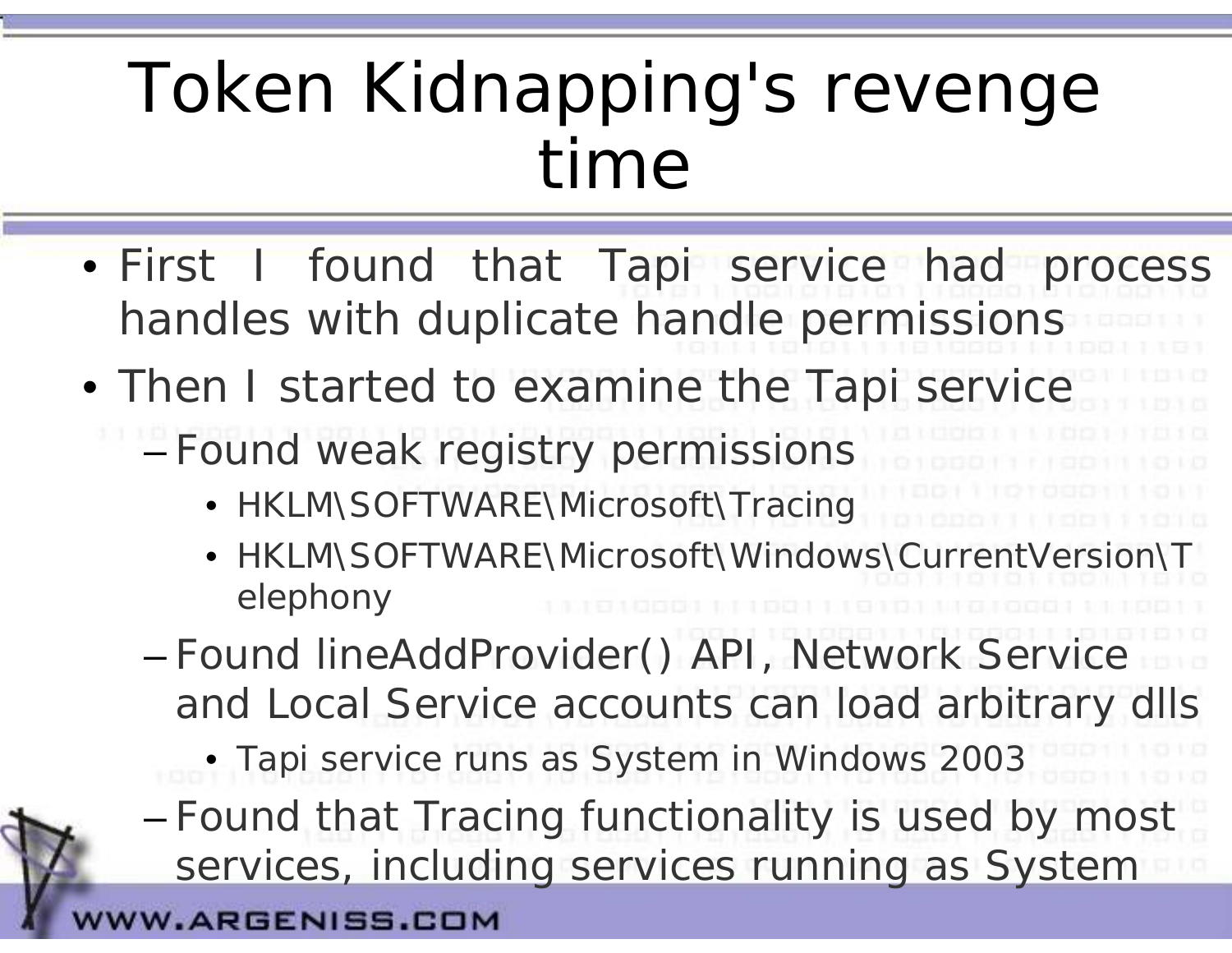### Token Kidnapping's revenge time

- Previous findings lead to other interesting findin gs in Windows 2003 When WMI is invoked, DCOMLaunch service reads Network and Local Service users registry keys
	- If values are found then HKCR keys are not used
	- Allows WMI process protection bypass
- Finally I could elevate privileges from Local/Network Service in all Windows versions and bypass protections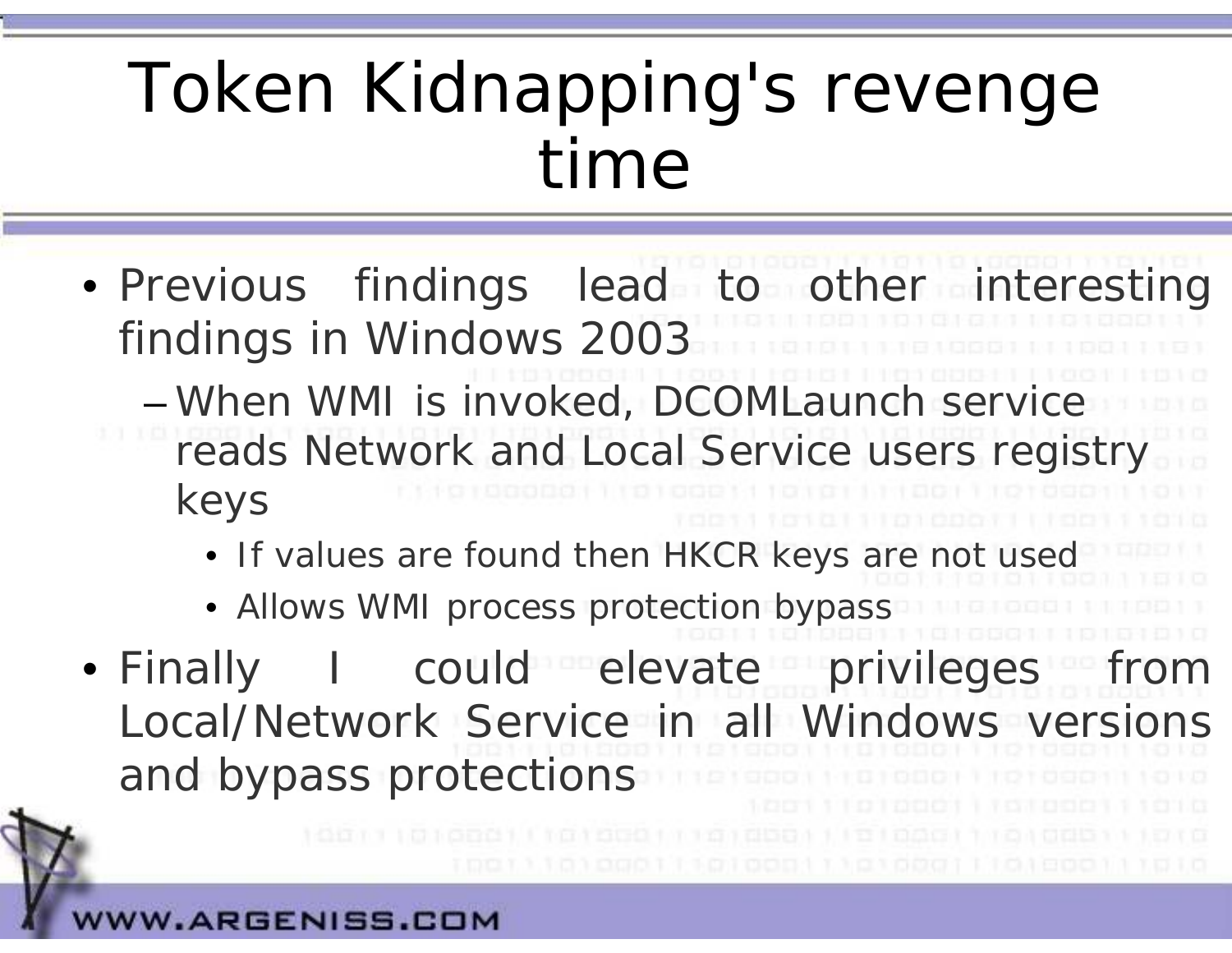### Token Kidnapping's revenge time

- Windows 2003 IIS 6 & SQL Server exploits Bypass WMI protection
- Windows 2008 and Windows 7 IIS 7.5 exploits Exploit weak registry permissions

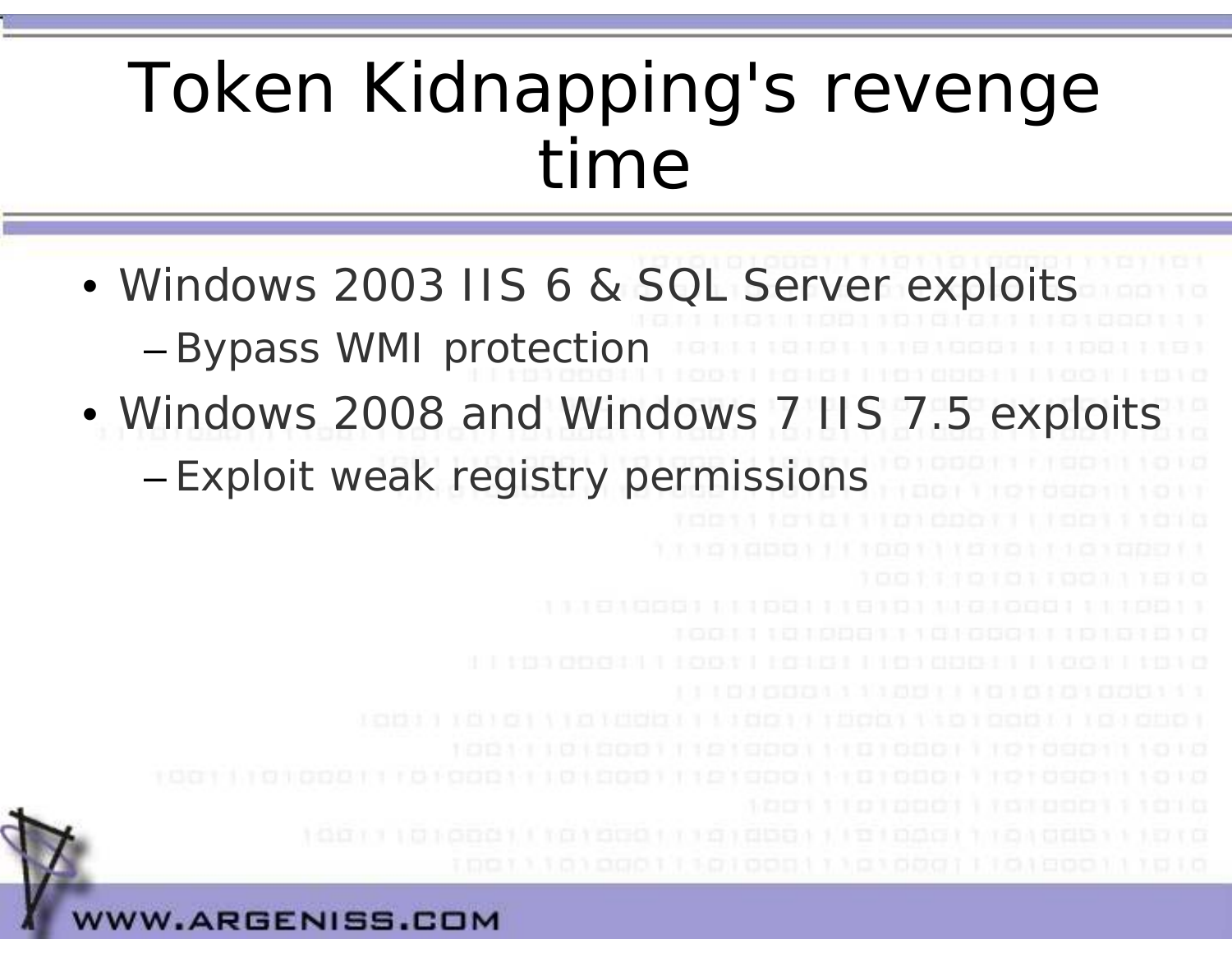### Recomendations

- On IIS don't run ASP .NET in full trust and don't run web sites under Network Service or Local Service accounts
- – Avoid running services under Network Service or Local Service accounts
	- Use regular user accounts to run services
- • Remove Users group from HKLM\Software\Microsoft\Tracing registry key permissions
- •Disable Telephony service

ARGENISS.COM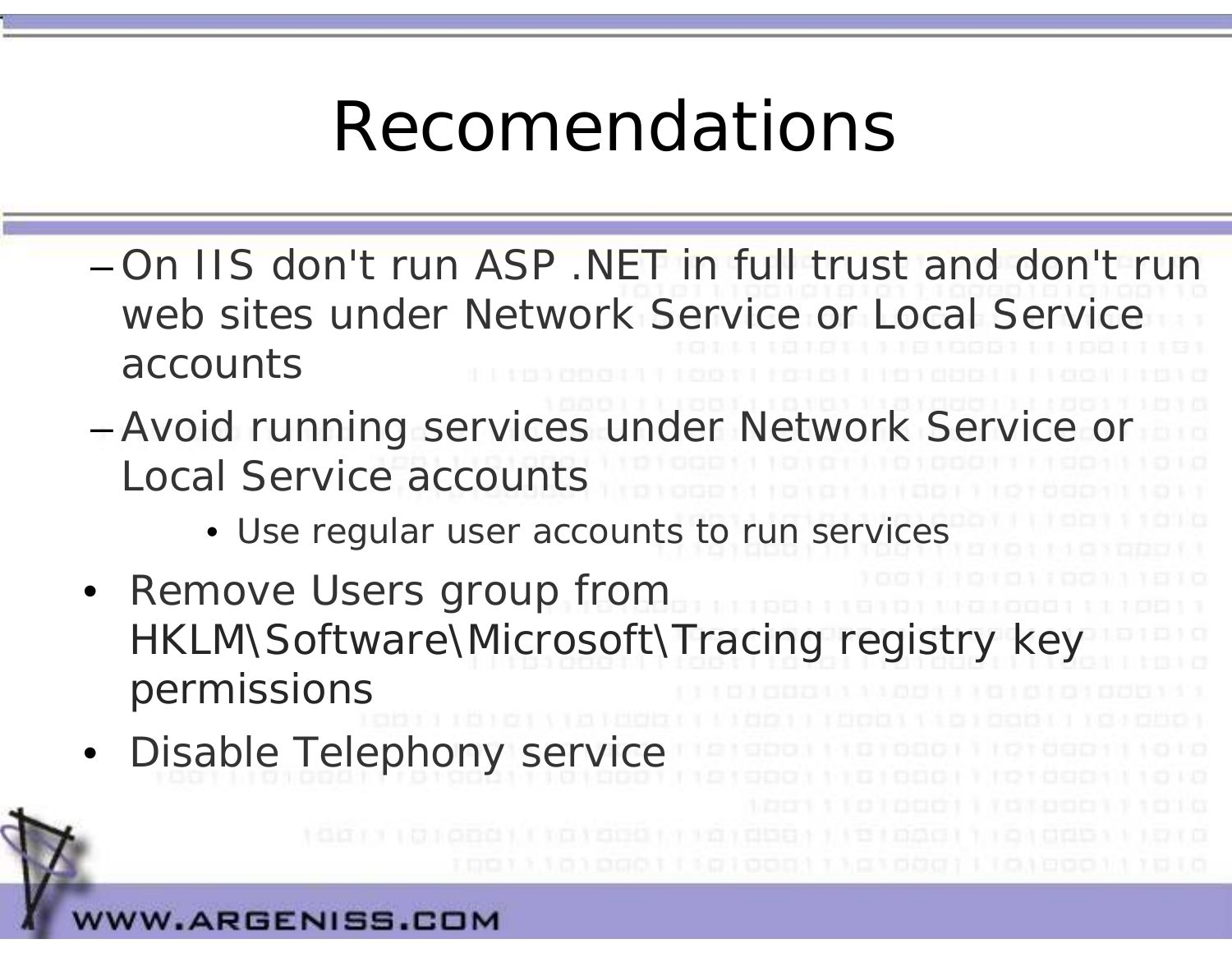#### Fixes

- – On August Microsoft is releasing a fix for HKLM\Software\Microsoft\Tracing registry key permissions issue and a related elevation of privileges vulnerability
- Microsoft is also releasing an advisory to address TAPI, WMI and shared registry keys related issues

#### .ARGENISS.COM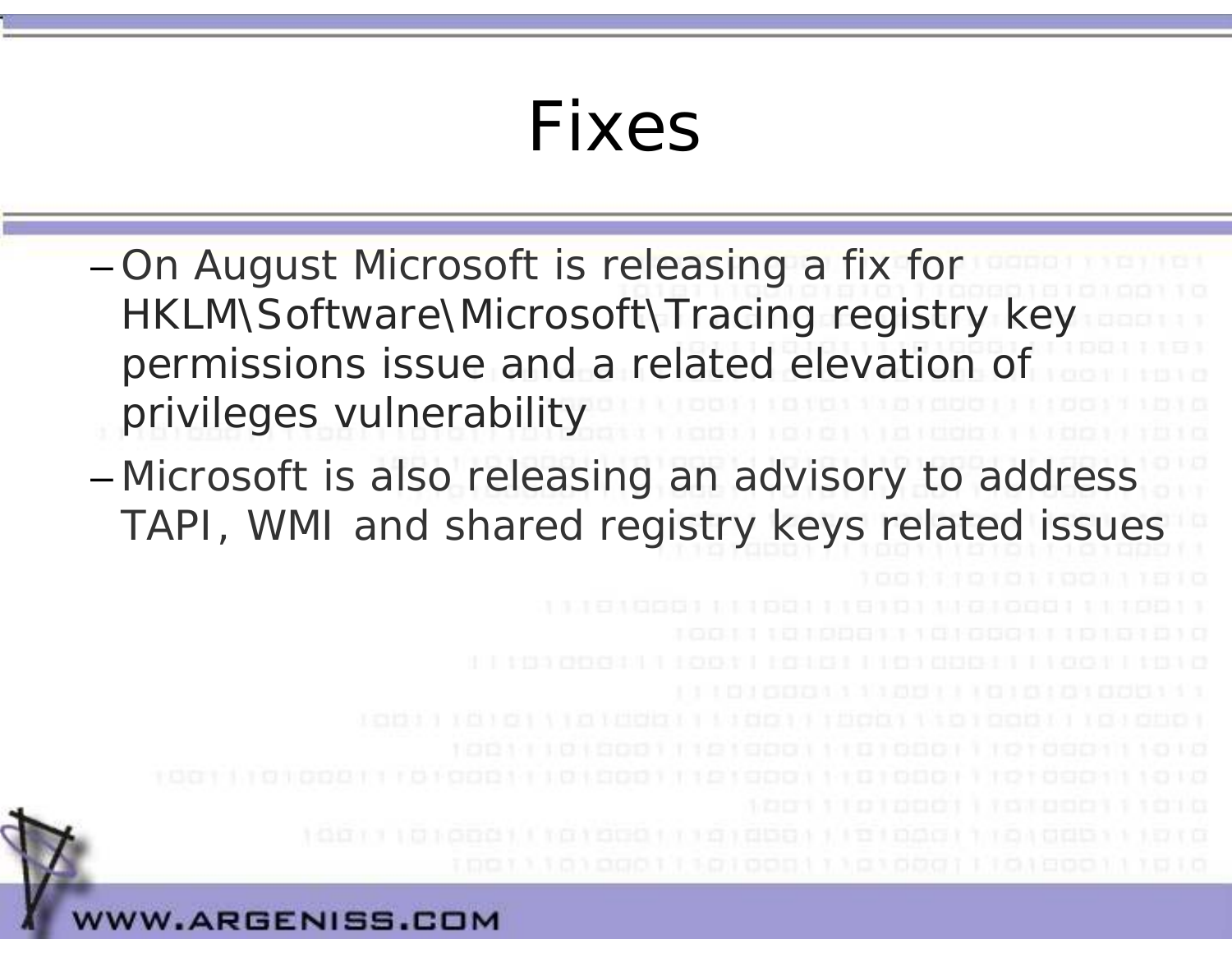### Conclusions

- New Windows versions are more secure but there are still some issues easy to find
- Finding vulnerabilities is not difficult if you know what tools to use and were to look for
- On Windows XP and Windows 2003
	- If a user can execute code under Network Service or Local Service account
		- User can execute code as SYSTEM
- On Windows 7, Vista and 2008
	- –– If a user can impersonate
		- User can execute code as SYSTEM

**ARGENISS.COM**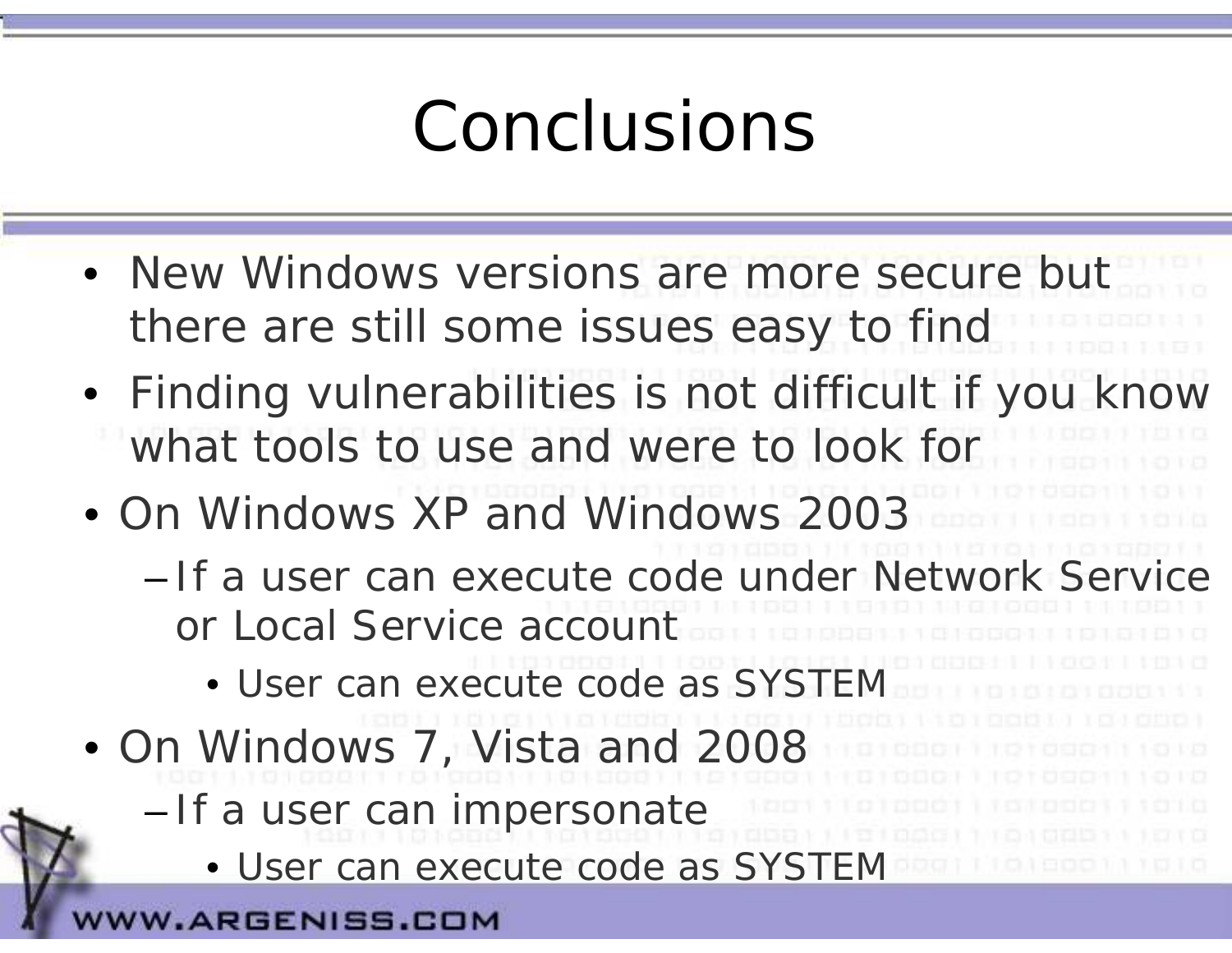### References

- Token Kidnapping http://www.argeniss.com/research/TokenKidnapping.pdf
- • Impersonate a client after authentication http://support.microsoft.com/kb/821546
- Access tokens
- http://msdn2.microsoft.com/en-us/library/aa374909.aspx
- Process Explorer and Process Monitor http://www.sysinternals.com
- API Impersonation Functions http://msdn.microsoft.com/enus/library/cc246062(PROT.10).aspx

#### **ARGENISS.**